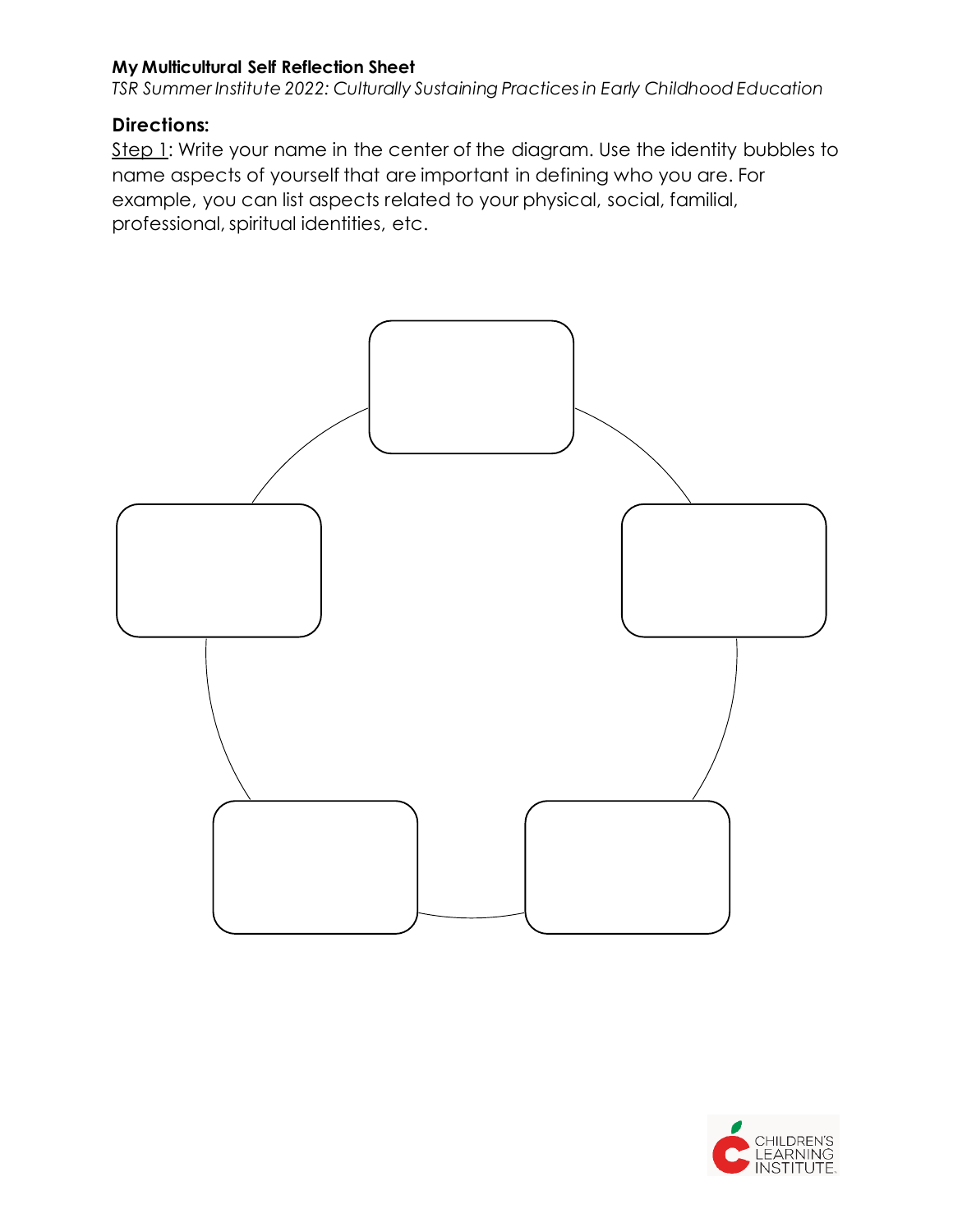*TSR Summer Institute 2022: Culturally Sustaining Practices in Early Childhood Education*

# **Directions:**

.

Step 2: Compare your identity bubbles with your table/partner to see if there are any similarities and/or differences. Jot them down in the space below:

| <b>Similarities</b> | <b>Differences</b> |  |
|---------------------|--------------------|--|
|                     |                    |  |
|                     |                    |  |
|                     |                    |  |
|                     |                    |  |
|                     |                    |  |
|                     |                    |  |
|                     |                    |  |
|                     |                    |  |
|                     |                    |  |
|                     |                    |  |
|                     |                    |  |
|                     |                    |  |
|                     |                    |  |
|                     |                    |  |
|                     |                    |  |
|                     |                    |  |
|                     |                    |  |
|                     |                    |  |
|                     |                    |  |
|                     |                    |  |
|                     |                    |  |
|                     |                    |  |
|                     |                    |  |
|                     |                    |  |
|                     |                    |  |
|                     |                    |  |
|                     |                    |  |
|                     |                    |  |
|                     |                    |  |
|                     |                    |  |

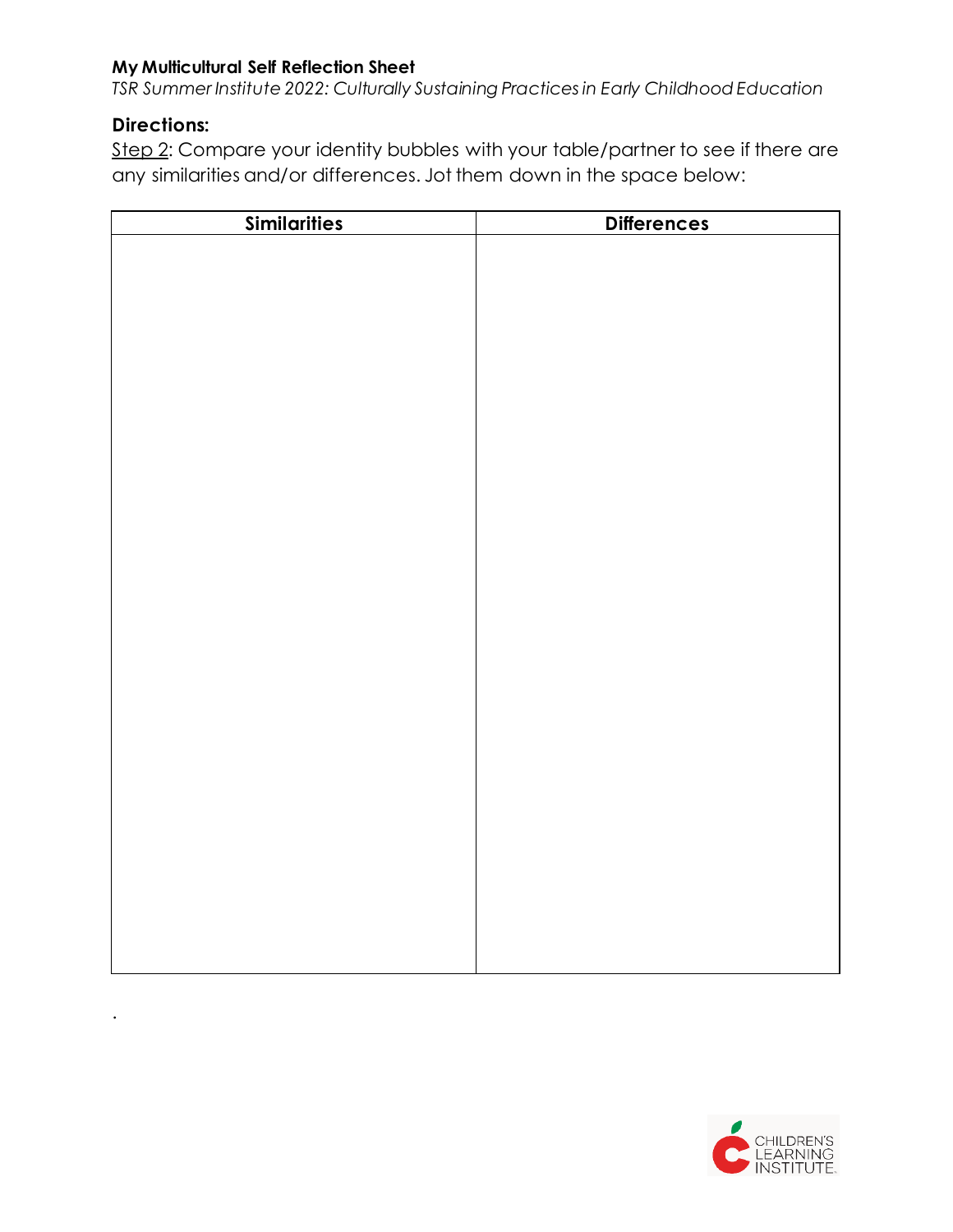*TSR Summer Institute 2022: Culturally Sustaining Practices in Early Childhood Education*

## **Directions:**

 $\overline{\phantom{a}}$ 

Step 3: Reflect on how each identity bubble shapes the way you view and interact with the world. As you reflect, consider how you would feel if someone devalued one of your identity bubbles. How might devaluing an identity cause harm? Use the space below to write your reflections.